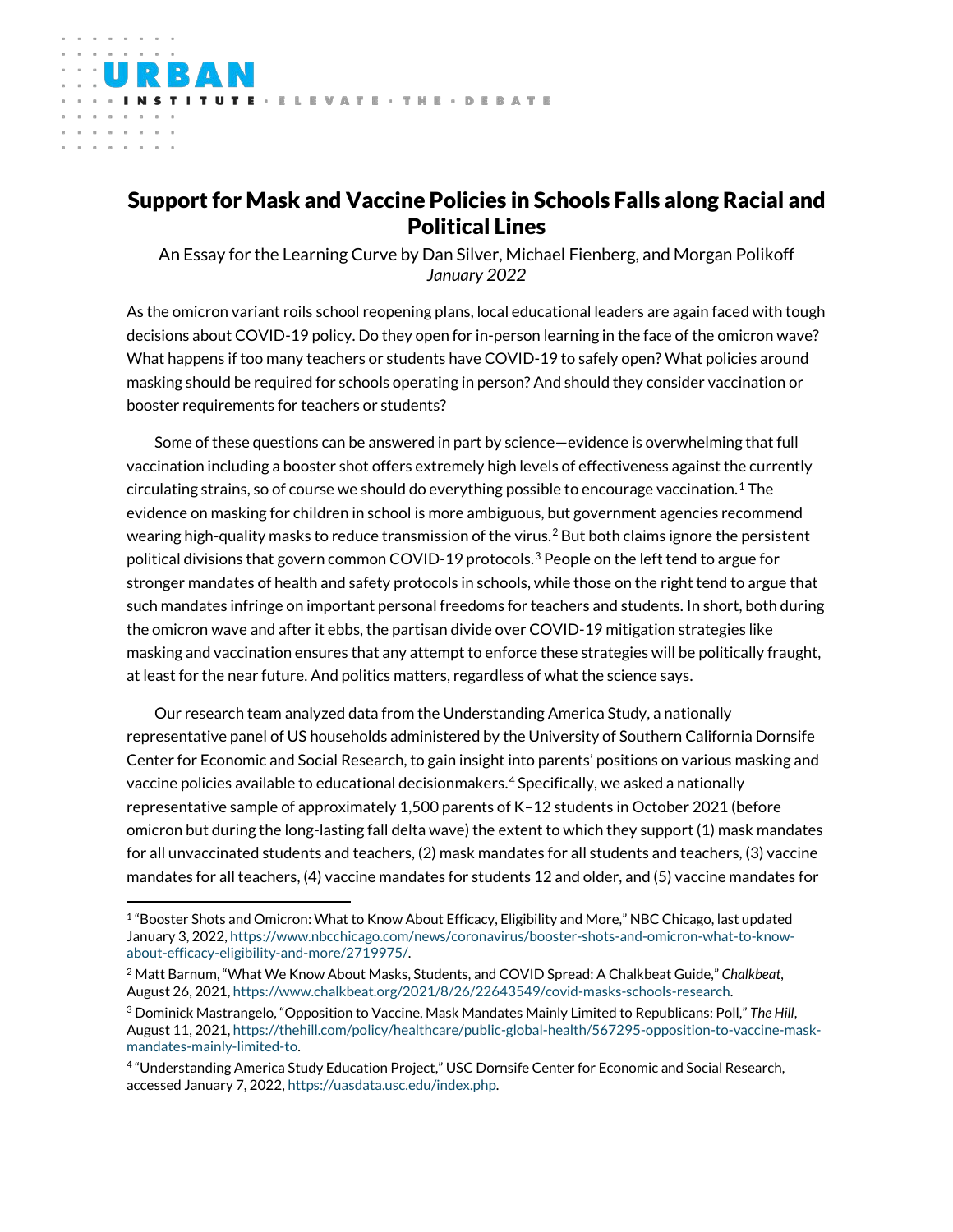all students. In reporting here, we treat parents who "support" or "strongly support" a policy as in support and parents who "oppose" or "strongly oppose" a policy as not in support.

Overall, mask mandates had wider support than vaccine mandates, with 60 percent of US parents supporting universal mask mandates in schools and 64 percent supporting mask mandates in schools for the unvaccinated, compared with 50 percent supporting teacher vaccine mandates, 43 percent supporting vaccine mandates for students 12 and older, and only 38 percent supporting vaccine mandates for all students. (At the time of this survey, vaccines were not yet approved for children ages 5 to 11, so results could have evolved after those approvals were granted.) These findings are disappointing from a public health perspective, as vaccinations are far more effective at combatting COVID-19 than masks are.<sup>[5](#page-1-0)</sup> Although the survey was not set up to determine exactly why these divides exist, research suggests that US vaccine hesitancy is mainly tied to people's concerns about vaccine side effects and to the belief that they do not need the vaccine because, for example, they do not believe COVID-19 is a serious illness.<sup>[6](#page-1-1)</sup> Each of these common reasons for vaccine hesitancy has been a frequent subject of political punditry throughout the pandemic.

Unequal pandemic experiences along racial and ethnic lines have also been widely reported, with some arguing that current vaccine hesitancy among people of color can be traced back to these groups' historic mistreatment in the US medical system.<sup>[7](#page-1-2)</sup> Contrary to these arguments, we found that white parents supported each COVID-19 mitigation policy at lower rates than parents of color. Only 56 percent of white parents supported mask mandates for unvaccinated students and teachers, compared with 72 percent of Hispanic, 76 percent of Black, and [8](#page-1-3)7 percent of Asian parents.<sup>8</sup> Similar patterns held for the other mask and vaccine policies we asked about, with racial gaps commonly exceeding 15 percentage points. Mask mandates held majority support among all groups (except a universal mandate among white parents, which 48 percent supported), and vaccine mandates for teachers and students 12 and older had majority support among Asian, Black, and Hispanic groups, suggesting these policies might be particularly tenable compared with vaccine mandates for all students, especially in areas with lower white populations. However, it only takes a few angry parents who oppose mask or vaccine requirements to make things unpleasant for education leaders trying to implement these policies. The findings also suggest that proponents of these policies may have the most to gain from outreach specifically to white parents, because support for masking and vaccine policies in schools is currently lowest for this group.

<span id="page-1-0"></span><sup>5</sup> Monica Gandhi, "The Science Is Clear: Masks Worked, but Vaccinated People Don't Need Them Now," *Washington Post*, May 18, 2021[, https://www.washingtonpost.com/outlook/2021/05/18/vaccines-no-masks-cdc/.](https://www.washingtonpost.com/outlook/2021/05/18/vaccines-no-masks-cdc/)

<span id="page-1-1"></span><sup>6</sup> "COVID Behaviors Dashboard," Johns Hopkins Center for Communication Programs, accessed January 7, 2022, [https://covidbehaviors.org/.](https://covidbehaviors.org/)

<span id="page-1-2"></span><sup>7</sup> "Health Equity Considerations and Racial and Ethnic Minority Groups," Centers for Disease Control and Prevention, last updated November 30, 2021[, https://www.cdc.gov/coronavirus/2019-ncov/community/health](https://www.cdc.gov/coronavirus/2019-ncov/community/health-equity/race-ethnicity.html)[equity/race-ethnicity.html;](https://www.cdc.gov/coronavirus/2019-ncov/community/health-equity/race-ethnicity.html) and Katherine Kricorian and Karin Turner, "COVID-19 Vaccine Acceptance and Beliefs among Black and Hispanic Americans," *PLoS ONE* 16, no. 8 (August 2021): e0256122, [https://doi.org/10.1371/journal.pone.0256122.](https://doi.org/10.1371/journal.pone.0256122)

<span id="page-1-3"></span><sup>&</sup>lt;sup>8</sup> Following the terminology in the data analyzed, this essay uses the term "Hispanic" to describe people of Latin American descent. The authors acknowledge this may not be the preferred identifier, and we remain committed to employing inclusive language whenever possible.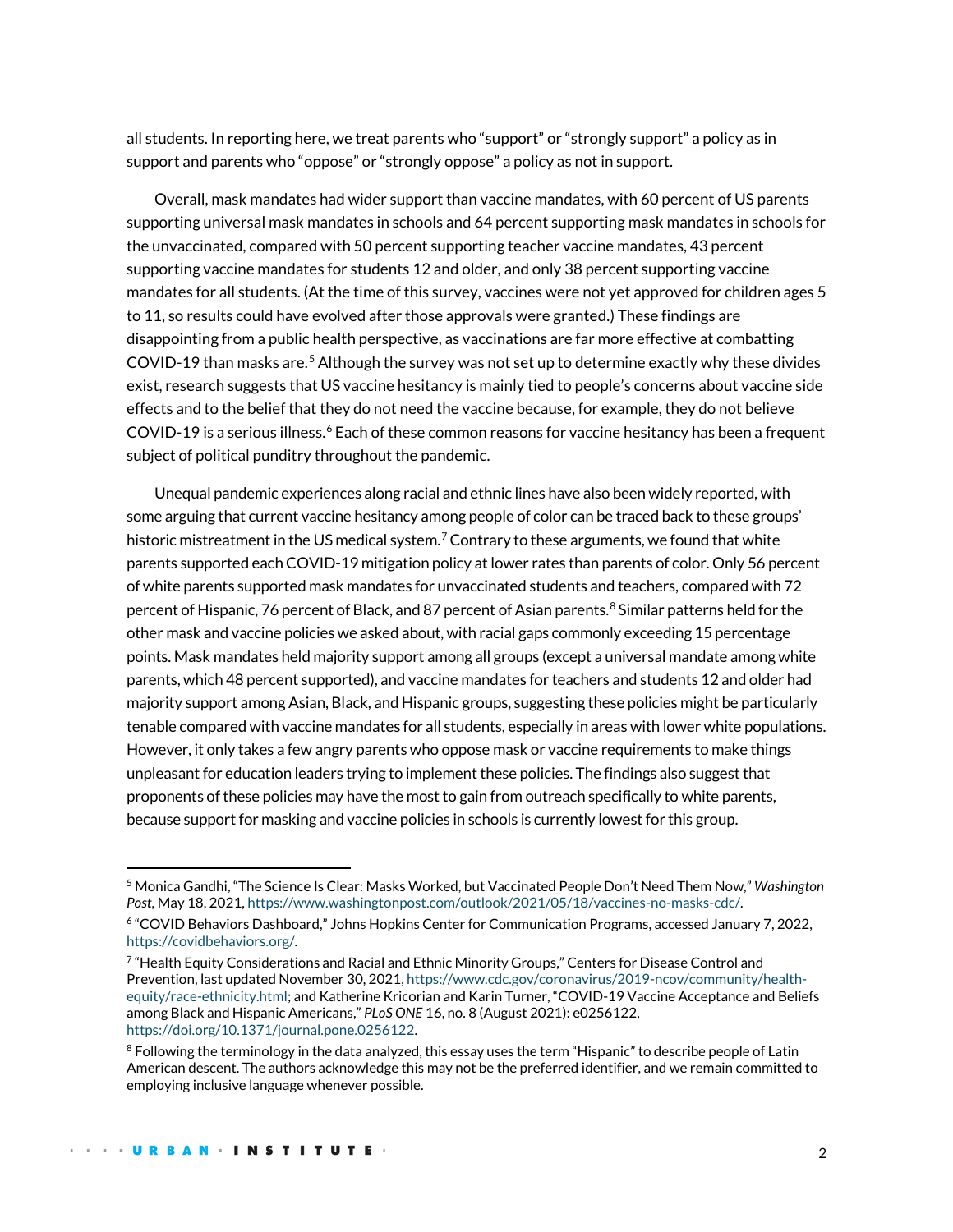#### FIGURE 1

**US Parents' Support for Mask and Vaccine Mandates, by Race/Ethnicity**

Overall NH white NH Black NH Asian Hispanic





**Source:** Authors' analysis of data from the Understanding America Study, a nationally representative panel of US households administered by the University of Southern California Dornsife Center for Economic and Social Research. **Note:** NH = non-Hispanic.

### FIGURE 2

#### **US Parents' Support for Mask and Vaccine Mandates, by Political Identification**



 $\blacksquare$  Overall  $\blacksquare$  Democrat  $\blacksquare$  Republican  $\blacksquare$  Neither

*US Parents in Support (%)*

**Source:** Authors' analysis of data from the Understanding America Study, a nationally representative panel of US households administered by the University of Southern California Dornsife Center for Economic and Social Research.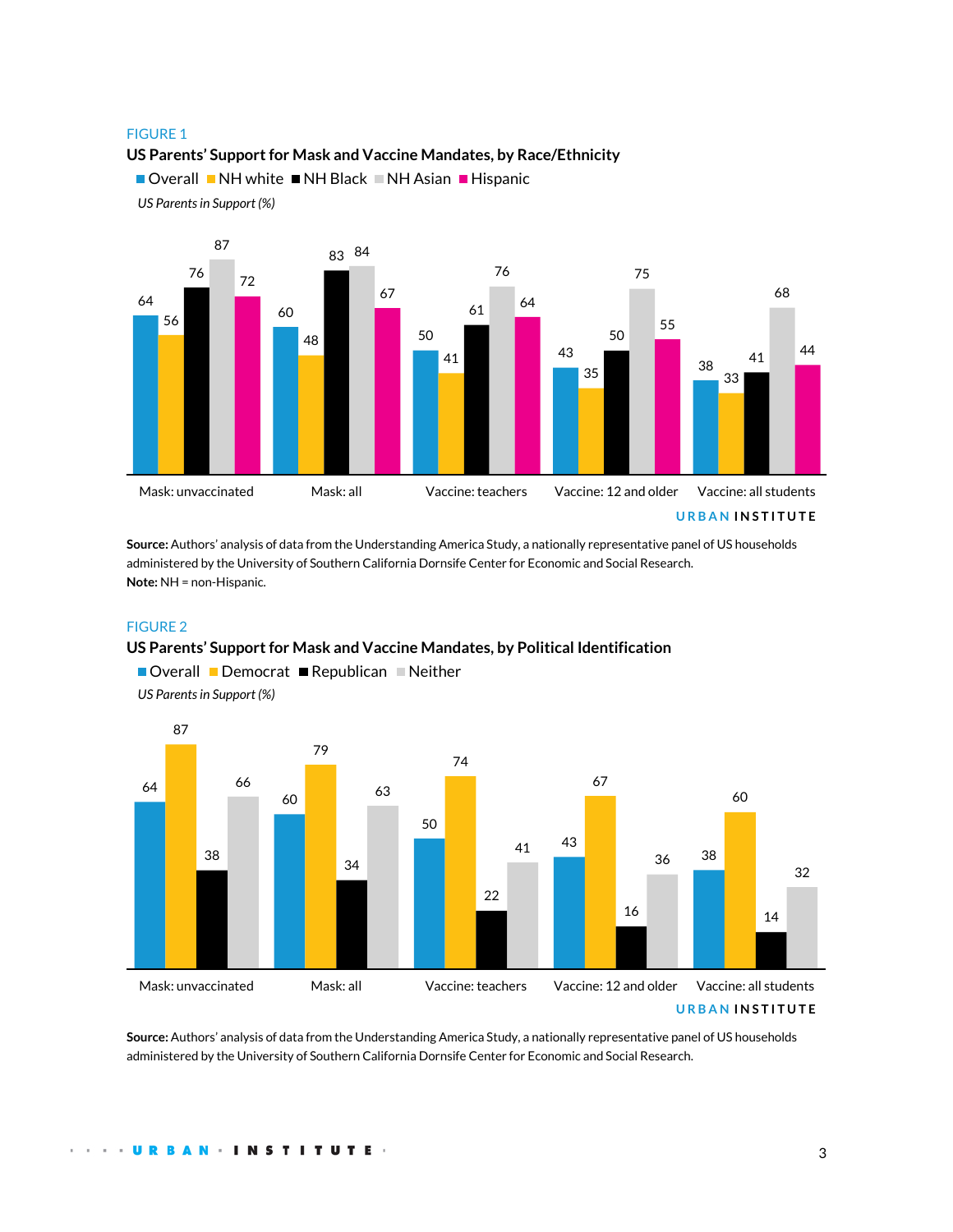Perhaps to the dismay of the medical community, any discussion of mask and vaccine policy in schools must account for political affiliation, especially because school board meetings have become proxy battlegrounds for larger political fights.<sup>[9](#page-3-0)</sup> Although the racial differences described above persisted, even controlling for political alignment, we found that political identity was an even stronger predictor of parents' support for school masking and vaccine policies than race and ethnicity. Every mask and vaccine policy in the survey enjoyed majority support among Democrats, but none did among Republicans, with the share of Democrats in support of any given policy two to four times the share of Republicans in support.

For both political groups, mask mandates were more widely supported than vaccine mandates, but the difference was more pronounced among Republicans, where vaccine mandates were supported by vanishingly small shares of parents (22 percent or less). Among parents who identified as neither Democrat nor Republican, mask mandates had majority support but vaccine mandates did not.

Given these survey findings, educational decisionmakers in areas that aren't majority Republican should feel relatively comfortable issuing mask mandates but be prepared for substantial pushback against vaccine mandates (perhaps a major reason why many places issuing vaccine mandates for teachers or students have stalled out or rolled them back as the deadline has drawn near). $^{10}$  $^{10}$  $^{10}$  Given the extremely low rates of support for these policies among Republicans, public health advocates might focus resources on convincing Republicans of the value of vaccination—a successful campaign among Republicans could yield more vaccinations than among any other group.

Parents are an essential stakeholder group to consider when designing and enacting school policy. We find majority support among US parents for masking in schools but not for vaccine mandates. Support among white parents for any of the mask or vaccine policies we asked about is lower than among parents of color. Unfortunately, we found political identification was the strongest predictor of support for these policies, with 60 to 87 percent of Democrats in support of each policy compared with 14 to 38 of Republicans. Until these policies become less politically divisive, it seems likely that COVID-19 mitigation efforts will continue to be a contentious issue in schools.

*Dan Silver is a PhD candidate in the University of Southern California's urban education policy program. He focuses on K–12 curriculum policy and parental engagement in schools.*

*Michael Fienberg is a PhD student in the University of Southern California's urban education policy program, where he focuses on K–12 policy issues.*

*Morgan Polikoff, PhD, is an associate professor of education policy at the University of Southern California Rossier School of Education.*

<span id="page-3-0"></span><sup>9</sup> Campbell Robertson, interview with Michael Barbaro, "The School Board Wars, Part 1," *The Daily* (podcast), November 16, 2021[, https://www.nytimes.com/2021/11/16/podcasts/the-daily/school-boards-mask-mandates](https://www.nytimes.com/2021/11/16/podcasts/the-daily/school-boards-mask-mandates-crt-bucks-county.html)[crt-bucks-county.html?](https://www.nytimes.com/2021/11/16/podcasts/the-daily/school-boards-mask-mandates-crt-bucks-county.html).

<span id="page-3-1"></span><sup>10</sup> Matt Barnum, "Delayed, Diluted, or Nonexistent: Vaccine Mandates for School Staff Stall Out," *Chalkbeat*, last updated November 3, 2021[, https://www.chalkbeat.org/2021/11/2/22760154/schools-teachers-vaccine](https://www.chalkbeat.org/2021/11/2/22760154/schools-teachers-vaccine-mandates)[mandates;](https://www.chalkbeat.org/2021/11/2/22760154/schools-teachers-vaccine-mandates) and Erin Richards, "Los Angeles Schools, with 30K Unvaccinated Students, Push Off COVID-19 Vaccine Mandate until Fall 2022," *USA Today*, last updated December 15, 2021,

[https://www.usatoday.com/story/news/education/2021/12/14/los-angeles-schools-student-vaccine](https://www.usatoday.com/story/news/education/2021/12/14/los-angeles-schools-student-vaccine-mandate/6509521001/)[mandate/6509521001/.](https://www.usatoday.com/story/news/education/2021/12/14/los-angeles-schools-student-vaccine-mandate/6509521001/)